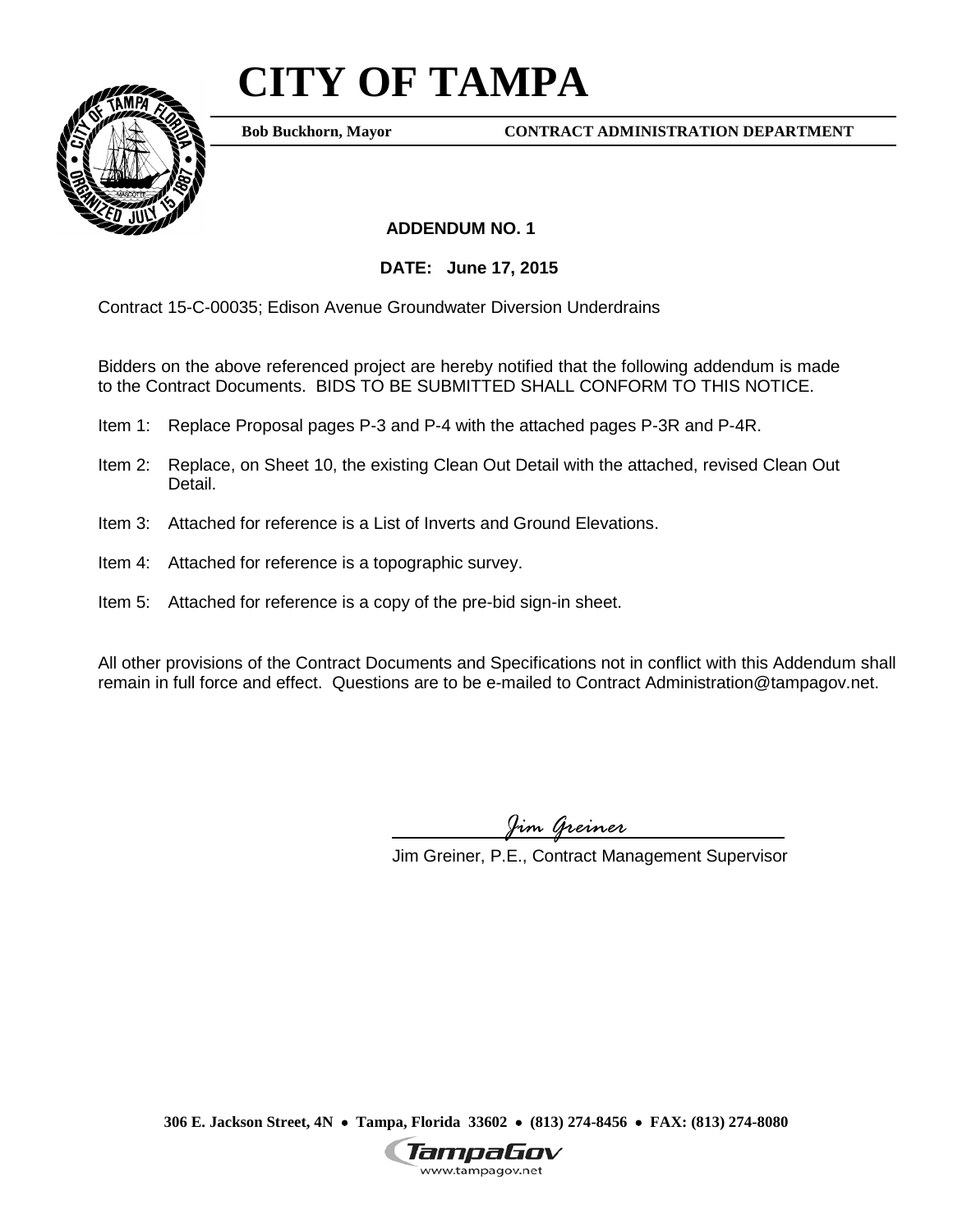| Item No.   | Description                                   | Unit                                                                                        | Approx.<br>Quantity | Unit Price in Words                         | <b>Unit Price</b> | <b>Total Computed Price</b> |
|------------|-----------------------------------------------|---------------------------------------------------------------------------------------------|---------------------|---------------------------------------------|-------------------|-----------------------------|
|            |                                               |                                                                                             |                     |                                             |                   |                             |
| $0100 - 1$ | Contingency                                   | LS                                                                                          | $\mathbf{1}$        | Seventy Eight Thousand Dollars and No Cents | 78,000.00 \$      | 78,000.00                   |
| $0101 - 1$ | Mobilization                                  | LS                                                                                          | $\mathbf{1}$        | Sixty Three Thousand Dollars and No Cents   | 63,000.00 \$      | 63,000.00                   |
| 0102-1     | Maintenance of Traffic                        | LS                                                                                          | $\mathbf{1}$        |                                             |                   |                             |
| 0104-1     | Erosion and Tree Protection                   | LS                                                                                          | $\mathbf{1}$        |                                             |                   |                             |
| 0105-1     | Tree Root Pruning                             | $\mathsf{LF}% _{0}\left( \mathcal{N}\right) \equiv\mathsf{LF}_{0}\left( \mathcal{N}\right)$ | 1000                |                                             |                   |                             |
| 0108-1     | Well-Pointing and Dewatering                  | LS                                                                                          | $\mathbf{1}$        |                                             |                   |                             |
| 0110-1     | Clearing and Grubbing                         | LS                                                                                          | $\mathbf{1}$        |                                             |                   |                             |
| 0142-1     | Import Soil Fill Material                     | CY                                                                                          | 1,500               |                                             |                   |                             |
| 0142-2     | Removal of Unsuitable Soil                    | $\mathsf{C}\mathsf{Y}$                                                                      | 2100                |                                             |                   |                             |
| 0316-10    | Pavement Restoration of Roadway               | SY                                                                                          | $70$                |                                             |                   |                             |
| 0350-20    | 6-Inch Concrete Driveway Replacement          | SY                                                                                          | 810                 |                                             |                   |                             |
| 0350-30    | 4-Inch Concrete Sidewalk                      | SY                                                                                          | 1935                |                                             |                   |                             |
| 0350-35    | 6-Inch Concrete Sidewalk                      | SY                                                                                          | 230                 |                                             |                   |                             |
| 0350-38    | Brick Walks - Remove and Reset                | SY                                                                                          | $20\,$              |                                             |                   |                             |
| 0350-40    | Concrete ADA Pedestrian Ramps                 | EA                                                                                          | 16                  |                                             |                   |                             |
| 0350-45    | Preservation of Cartouches in Concrete        | EA                                                                                          | 9                   | One Hundred Dollars and No Cents            | 100.00 \$         | 900.00                      |
| 0416-1     | Repair / Replace Water or Reclaimed Water Svc | EA                                                                                          | $50\,$              |                                             |                   |                             |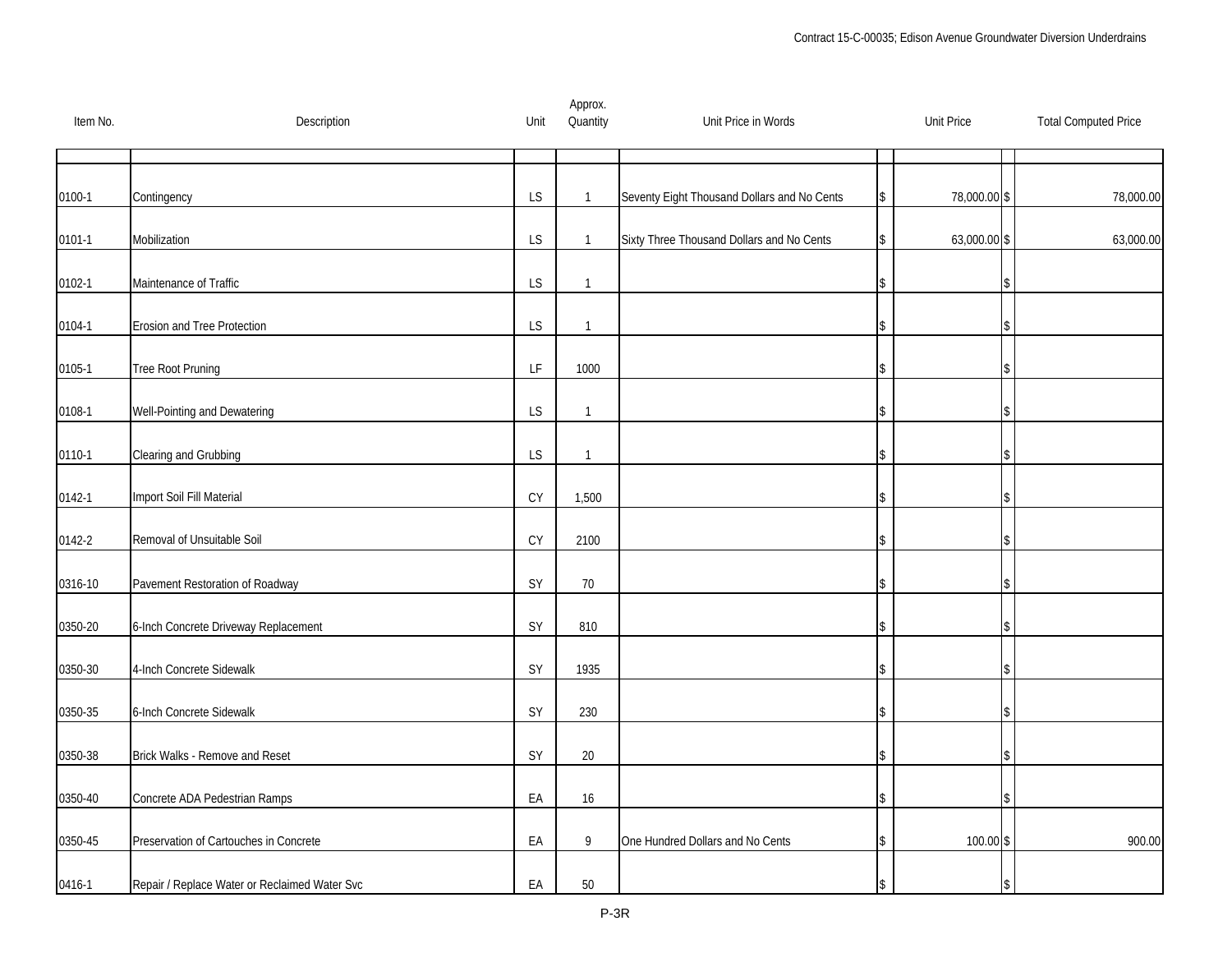| Item No. | Description                             | Unit                                                                                        | Approx.<br>Quantity | Unit Price in Words | <b>Unit Price</b>   | <b>Total Computed Price</b> |
|----------|-----------------------------------------|---------------------------------------------------------------------------------------------|---------------------|---------------------|---------------------|-----------------------------|
|          |                                         |                                                                                             |                     |                     |                     |                             |
| 0432-08  | 8" Check Valves                         | EA                                                                                          | $\overline{2}$      |                     |                     |                             |
| 0440-10  | 8" Underdrain FDOT Type II              | $\mathsf{LF}% _{0}\left( \mathcal{N}\right) \equiv\mathsf{LF}_{0}\left( \mathcal{N}\right)$ | 2500                |                     |                     |                             |
| 0440-15  | Connection of Existing 4" and 6" Drains | EA                                                                                          | $10\,$              |                     |                     |                             |
| 0440-20  | 8" PVC Clean-Outs                       | EA                                                                                          | 12                  |                     |                     |                             |
| 0440-30  | 8" HDPE Directional Boring              | LF                                                                                          | 650                 |                     |                     |                             |
| 0440-40  | Connection to Existing Inlets           | EA                                                                                          | $\overline{2}$      |                     |                     |                             |
| 0520-10  | Concrete Curb Type "D"                  | $\mathsf{LF}% _{0}\left( \mathcal{N}\right) \equiv\mathsf{LF}_{0}\left( \mathcal{N}\right)$ | 15                  |                     |                     |                             |
| $0570-1$ | Sod Replacement                         | SY                                                                                          | 3,000               |                     |                     |                             |
| 0590-1   | <b>Irrigation Repairs</b>               | LS                                                                                          | $\mathbf{1}$        |                     |                     |                             |
| 0600-1   | <b>Exploratory Excavation</b>           | EA                                                                                          | $\overline{2}$      |                     |                     |                             |
|          |                                         |                                                                                             |                     |                     | TOTAL <sup>\$</sup> |                             |
|          |                                         |                                                                                             |                     |                     |                     |                             |
|          |                                         |                                                                                             |                     |                     |                     |                             |
|          |                                         |                                                                                             |                     |                     |                     |                             |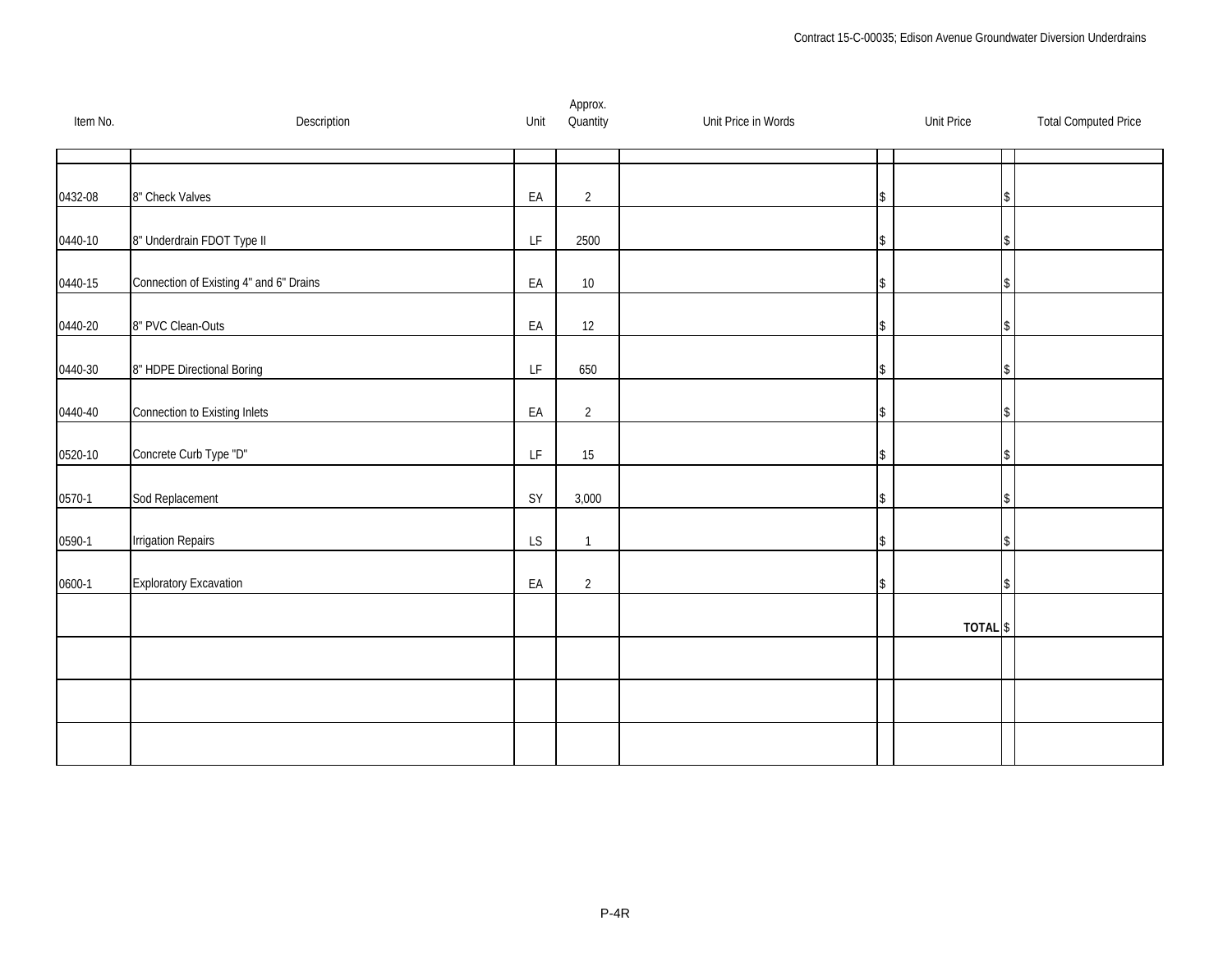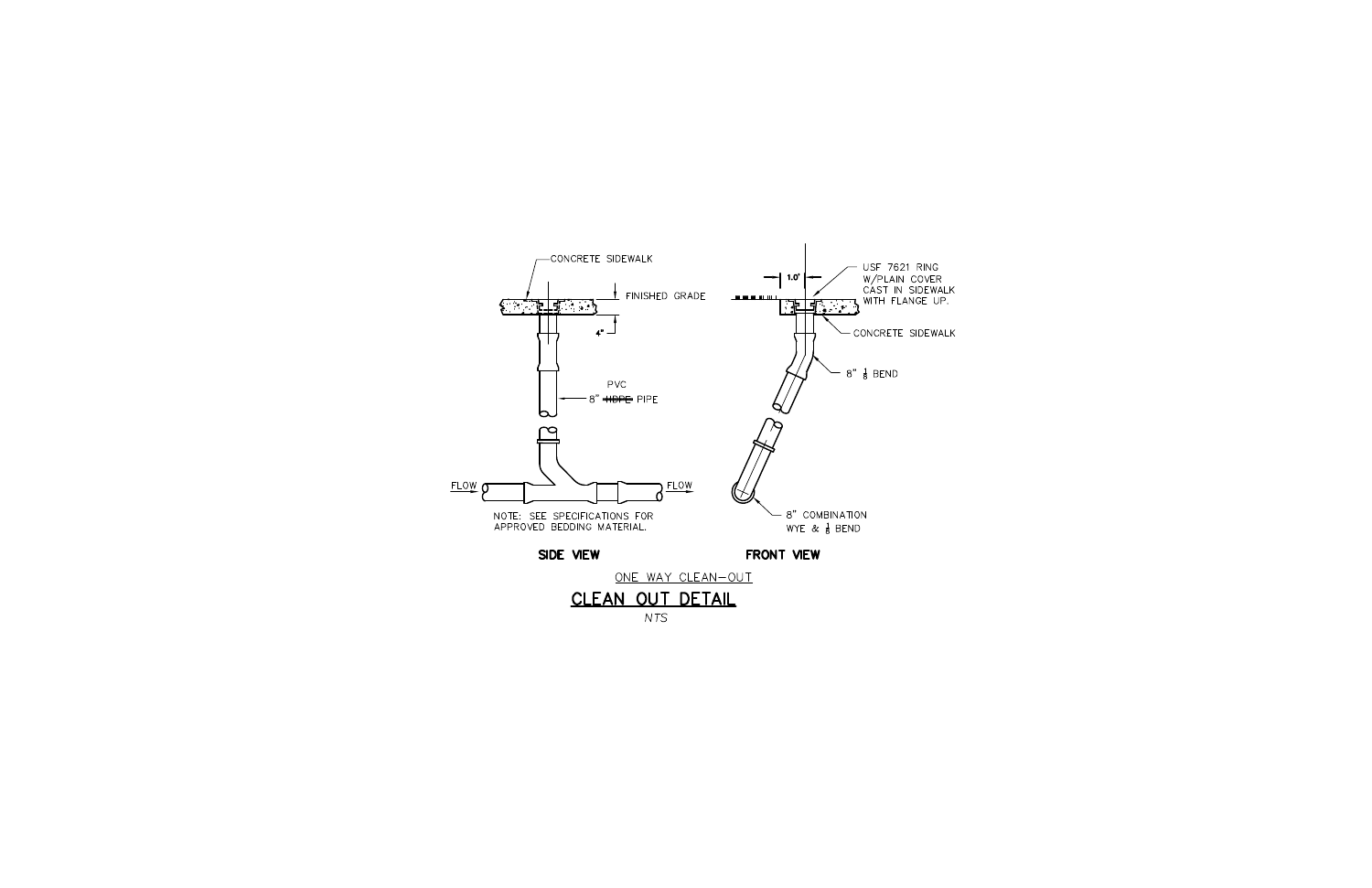## **EDISON AVENUE GROUNDWATER DIVERSION UNDERDRAINS CONTRACT 15‐C‐00035**

| <b>WEST SIDE UNDERDRAINS</b> |               |                     |               |  |  |  |
|------------------------------|---------------|---------------------|---------------|--|--|--|
| <b>STATION</b>               | <b>INVERT</b> | <b>GROUND ELEV.</b> | APPROX. DEPTH |  |  |  |
| $11+00$                      | 1.47          | 4.00                | 2.53          |  |  |  |
| $12+00$                      | 1.90          | 4.70                | 2.80          |  |  |  |
| $13+00$                      | 2.18          | 5.00                | 2.82          |  |  |  |
| $14+00$                      | 2.46          | 5.60                | 3.14          |  |  |  |
| $15+00$                      | 2.74          | 5.90                | 3.16          |  |  |  |
| $16+00$                      | 3.02          | 6.50                | 3.48          |  |  |  |
| $17+00$                      | 3.30          | 6.90                | 3.60          |  |  |  |
| $18 + 00$                    | 3.58          | 7.30                | 3.72          |  |  |  |
| $19+00$                      | 3.86          | 8.00                | 4.14          |  |  |  |
| $20+00$                      | 4.14          | 8.10                | 3.96          |  |  |  |
| $21+00$                      | 4.42          | 8.80                | 4.38          |  |  |  |
| $22+00$                      | 5.46          | 9.50                | 4.04          |  |  |  |
| $23+10$                      | 6.63          | 11.30               | 4.67          |  |  |  |

| <b>EAST SIDE UNDERDRAINS</b> |               |                     |                      |  |  |  |
|------------------------------|---------------|---------------------|----------------------|--|--|--|
| <b>STATION</b>               | <b>INVERT</b> | <b>GROUND ELEV.</b> | <b>APPROX. DEPTH</b> |  |  |  |
| $11+00$                      | 1.60          | 4.00                | 2.40                 |  |  |  |
| $12+00$                      | 2.10          | 4.50                | 2.40                 |  |  |  |
| $13+00$                      | 2.42          | 5.00                | 2.58                 |  |  |  |
| $14 + 00$                    | 2.68          | 5.60                | 2.92                 |  |  |  |
| 15+00                        | 2.94          | 6.10                | 3.16                 |  |  |  |
| $16+00$                      | 3.20          | 6.40                | 3.20                 |  |  |  |
| $17+00$                      | 3.46          | 7.00                | 3.54                 |  |  |  |
| $18 + 00$                    | 3.72          | 7.40                | 3.68                 |  |  |  |
| $19+00$                      | 3.98          | 7.90                | 3.92                 |  |  |  |
| $20+00$                      | 4.24          | 8.30                | 4.06                 |  |  |  |
| $21+00$                      | 4.50          | 8.50                | 4.00                 |  |  |  |
| $22+00$                      | 5.55          | 9.70                | 4.15                 |  |  |  |
| $23+10$                      | 6.70          | 11.20               | 4.50                 |  |  |  |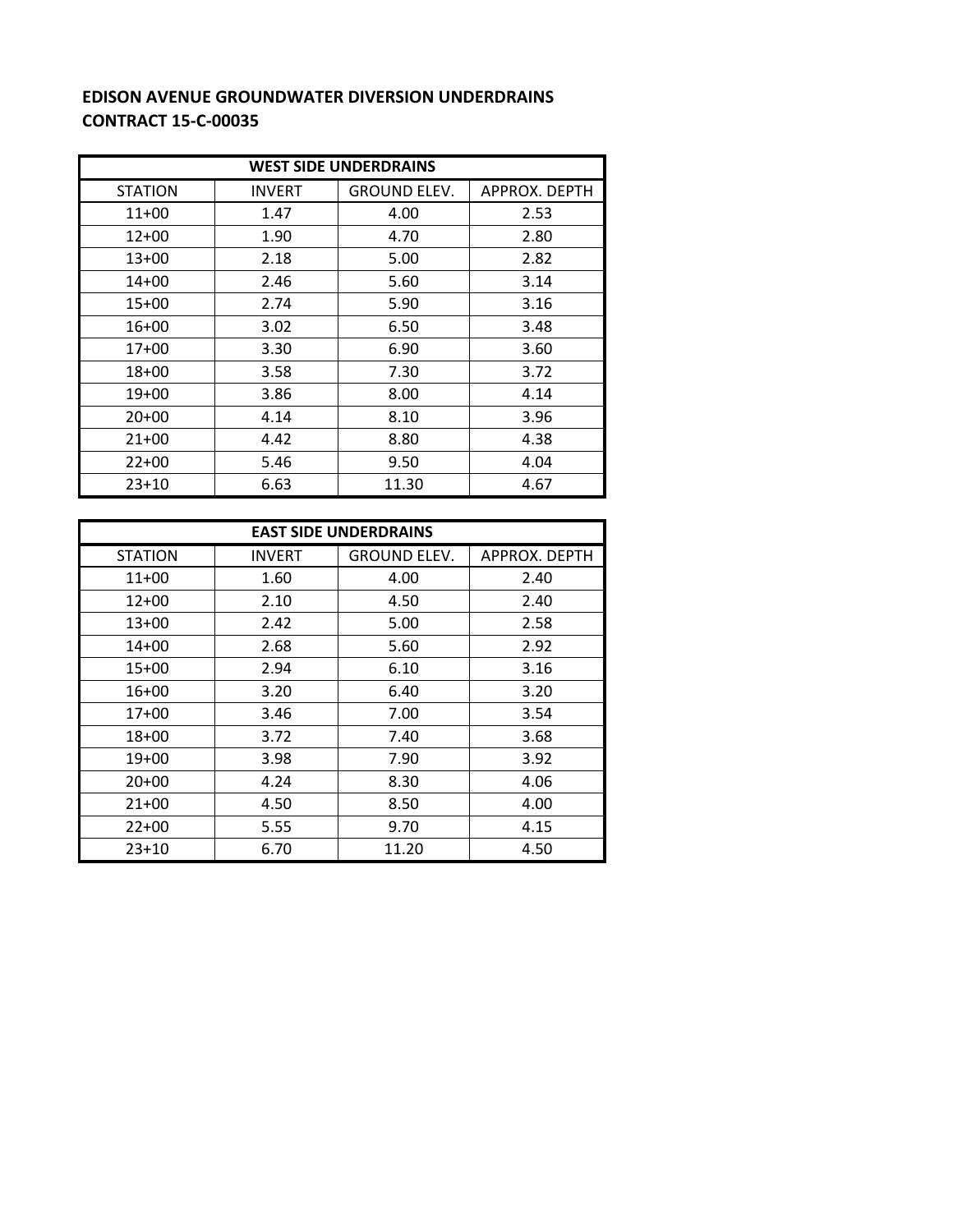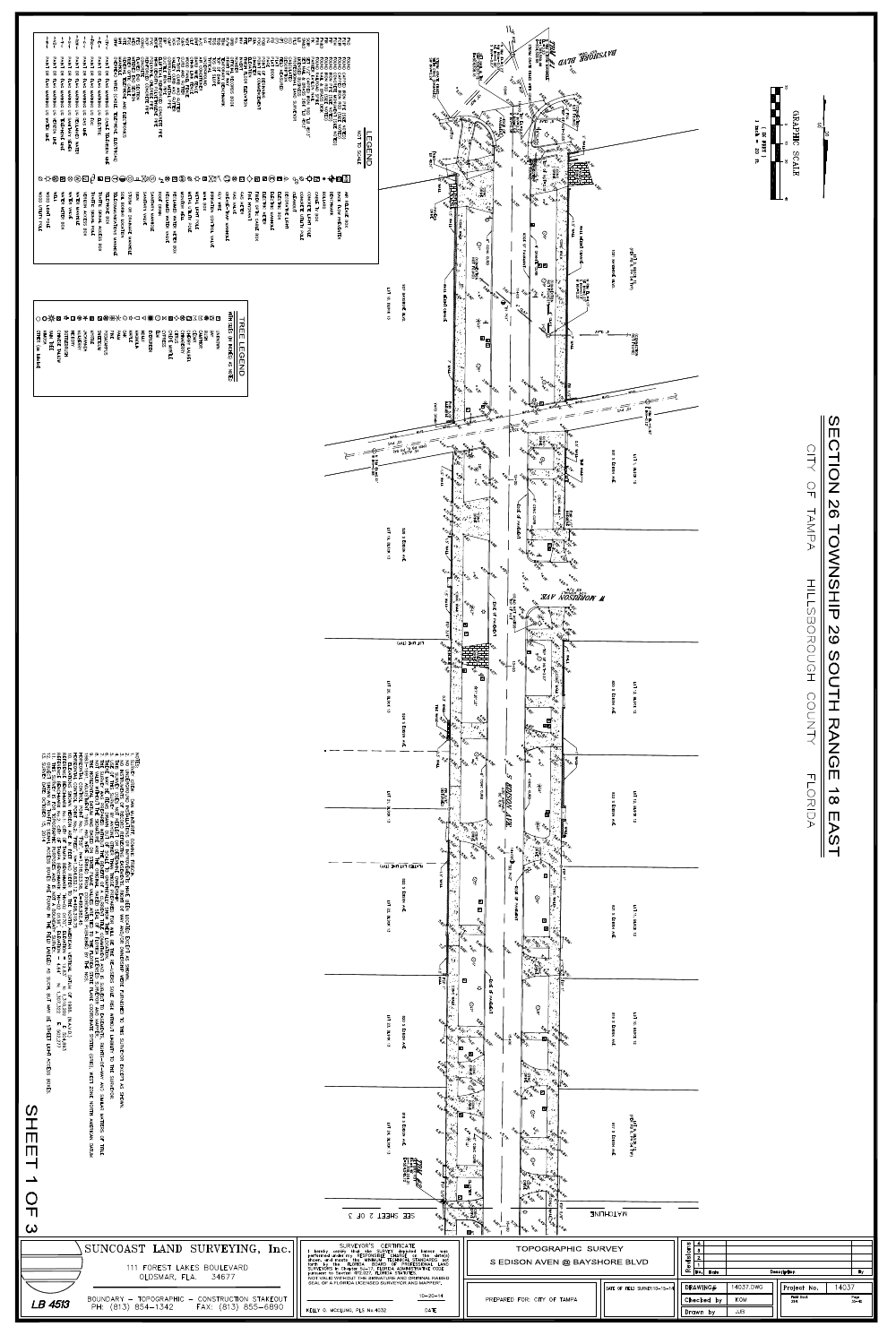

|⊠ |ے 为 ිසි<br>සි WALK LOT 32, BLOCK 13 802 S EDISON AVE.  $503$ HP38-8-8-1-00  $\overline{5}$ 水.<br>5.  $\rightarrow$ وه **BLOCK**  $\begin{picture}(180,170) \put(0,0){\line(1,0){150}} \put(10,0){\line(1,0){150}} \put(10,0){\line(1,0){150}} \put(10,0){\line(1,0){150}} \put(10,0){\line(1,0){150}} \put(10,0){\line(1,0){150}} \put(10,0){\line(1,0){150}} \put(10,0){\line(1,0){150}} \put(10,0){\line(1,0){150}} \put(10,0){\line(1,0){150}} \put(10,0){\line(1,0){150$  $\frac{10P}{10P}$  OF NUT= **RIVERS** જિ ğ AVE.  $\vec{z}$ 

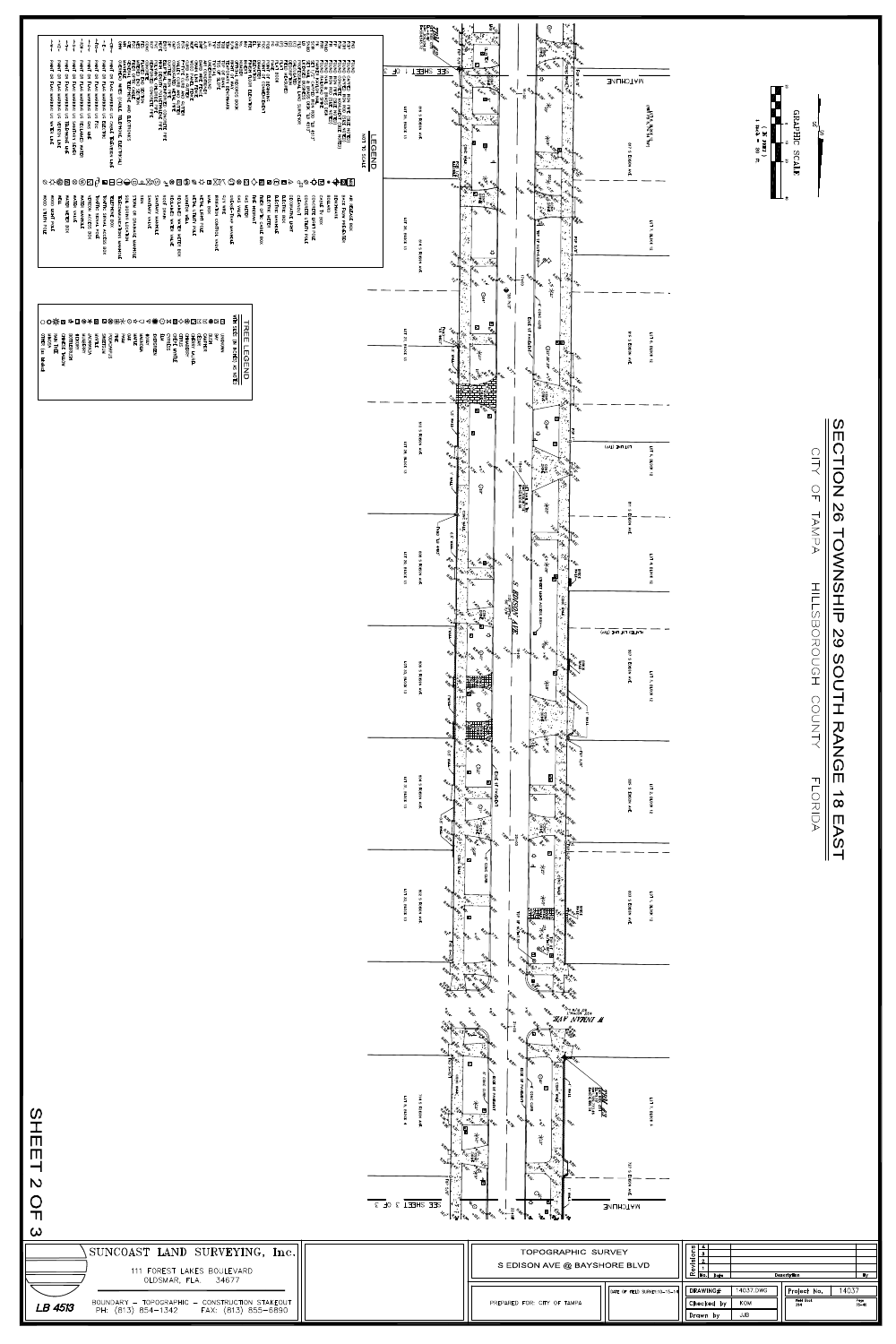

 $\frac{\bigcirc}{\Box}$ 





| <b>OOOM</b><br>UTLITY<br>ЪQГ<br>m                       | $\vee$                                   |
|---------------------------------------------------------|------------------------------------------|
| NOOD<br>LIGHT<br>POLE                                   |                                          |
| ¥ΕΓΓ                                                    | ❤ș∾                                      |
| <b>WATER</b><br><b>NETER</b><br>BOX                     |                                          |
| <b>WATER</b><br><b>VALVE</b>                            |                                          |
| <b>WATER</b><br>NANHOL<br>'n                            |                                          |
| <b>FRIZON</b><br><b>ACCESS</b><br>BOX                   |                                          |
| <b>TRAFFIC</b><br><b>SIGNAL</b><br>POLE                 | ピ                                        |
| <b>TRAFFIC</b><br><b>SIGNAL</b><br><b>ACCESS</b><br>BOX | -                                        |
| <b>TELEPHONE</b><br>BOX                                 |                                          |
| <b><i>TELECOMMUNICATIONS</i></b><br><b>MANHOL</b><br>m  |                                          |
| <b>JIOS</b><br><b>BORING</b><br>LOCATION                |                                          |
| STORM<br>င္ဘ<br><b>DRAINAGE</b><br>NANHOLE              | $\cup$ w $\cup$ $\mathbb{\sim}$ a $\sim$ |
| SIGN                                                    |                                          |
| SANITARY<br><b>VALVE</b>                                |                                          |
| SANITARY<br><b>MANHOLE</b>                              |                                          |
| ROOF<br>DRAIN                                           |                                          |
| <b>RECLAIMED</b><br><b>WATER</b><br>≨<br>낟              | ີຊື                                      |
| <b>RECLAIMED</b><br><b>WATER</b><br><b>METER</b><br>BOX |                                          |
| MONITOR<br>MEL<br>T                                     |                                          |
| METAL<br>UTILITY<br><b>POLE</b>                         | <b>MRAX</b>                              |
| METAL<br>LIGHT<br><b>POLE</b>                           |                                          |
| <b>NAIL</b><br>80x                                      |                                          |
| <b>RRIGATION</b><br><b>CONTROL</b><br>≨<br>닞            | ™ ∆ਟ                                     |
| င်<br>5<br>MRE                                          |                                          |
| <b>GREASE</b><br>- TRAP<br><b>NANHOLE</b>               |                                          |
| <b>GAS</b><br><b>VALVE</b>                              | ⊌ ™                                      |
| <b>GAS</b><br><b>NETER</b>                              |                                          |
| 吕<br><b>HYDRANT</b>                                     | $\checkmark$                             |
| <b>FIBER</b><br>OLLO<br><b>CABL</b><br>m<br>BOX         |                                          |
| <b>ELECTRIC</b><br><b>METER</b>                         |                                          |
| <b>ELECTRIC</b><br><b>MANHOL</b><br>m                   | ات س سا ها                               |
| <b>ELECTRIC</b><br>BOX                                  |                                          |
| DECORATIVE<br>LIGHT                                     | مسلة                                     |
| <b>CLEANOUT</b>                                         | ිරි                                      |
| <b>CONCRETE</b><br>UTILITY<br><b>POLE</b>               | $\mathsf{\times}$                        |
| <b>CONCRETE</b><br>LIGHT<br>РО<br>П                     | لکا ب                                    |
| <b>CABLE</b><br>さ<br>BOX                                |                                          |
| <b>BOLL</b><br>ARD.                                     | $\bullet$                                |
| <b>BENCHMARK</b>                                        |                                          |
| BACK<br>FLOW<br>PREVENTER                               | VV KYL <u>Õ</u>                          |
| 盖<br><b>RELEASE</b><br>BOX                              |                                          |









- 8  $\mathbb{V}$ 

S.

īS

## $\overline{O}$ **SC** TOWNSHIP 82 SOUTH RANGE  $\frac{1}{8}$ EAST

TAMPA HULCDOROUGH COUNTY

FLORIDA

|                                                                                                                                | _ МНО_____________ МНО______________ МНО__<br>$\dddot{\mathcal{H}}$ ivhasv .st . $\dddot{\mathcal{H}}$                                                                                                                                                                                                                                                                                                                                                                                                                                                                              |
|--------------------------------------------------------------------------------------------------------------------------------|-------------------------------------------------------------------------------------------------------------------------------------------------------------------------------------------------------------------------------------------------------------------------------------------------------------------------------------------------------------------------------------------------------------------------------------------------------------------------------------------------------------------------------------------------------------------------------------|
| $\bm{\omega}$<br>$\omega$<br>$\frac{O}{D}$<br>ယ                                                                                |                                                                                                                                                                                                                                                                                                                                                                                                                                                                                                                                                                                     |
| SUNCOAST LAND SURVEYING, Inc.<br>111 FOREST LAKES BOULEVARD                                                                    | $\begin{array}{c c}\n0 & 4 \\ \hline\n0 & 3 \\ \hline\n\vdots & \vdots \\ \hline\n\vdots & \vdots \\ \hline\n\vdots & \vdots \\ \hline\n\vdots & \vdots \\ \hline\n\vdots & \vdots \\ \hline\n\vdots & \vdots \\ \hline\n\vdots & \vdots \\ \hline\n\vdots & \vdots \\ \hline\n\vdots & \vdots \\ \hline\n\vdots & \vdots \\ \hline\n\vdots & \vdots \\ \hline\n\vdots & \vdots \\ \hline\n\vdots & \vdots \\ \hline\n\vdots & \vdots \\ \hline\n\vdots & \vdots \\ \hline\n\vdots & \vdots \\ \hline\n$<br>TOPOGRAPHIC SURVEY<br>S EDISON AVE @ BAYSHORE BLVD<br>Description<br>By |
| OLDSMAR, FLA. 34677<br>BOUNDARY – TOPOGRAPHIC – CONSTRUCTION STAKEOUT<br>PH: (813) 854–1342     FAX: (813) 855–6890<br>LB 4513 | 14037.DWG<br>14037<br>DRAWING#<br>$ $ Project No.<br>DATE OF FIELD SURVEY:10-15-14<br>Field Book<br>284<br>Page<br>35–40<br>PREPARED FOR: CITY OF TAMPA<br>$ $ Checked by $ $<br>KOM<br>JJB<br>Drawn by                                                                                                                                                                                                                                                                                                                                                                             |